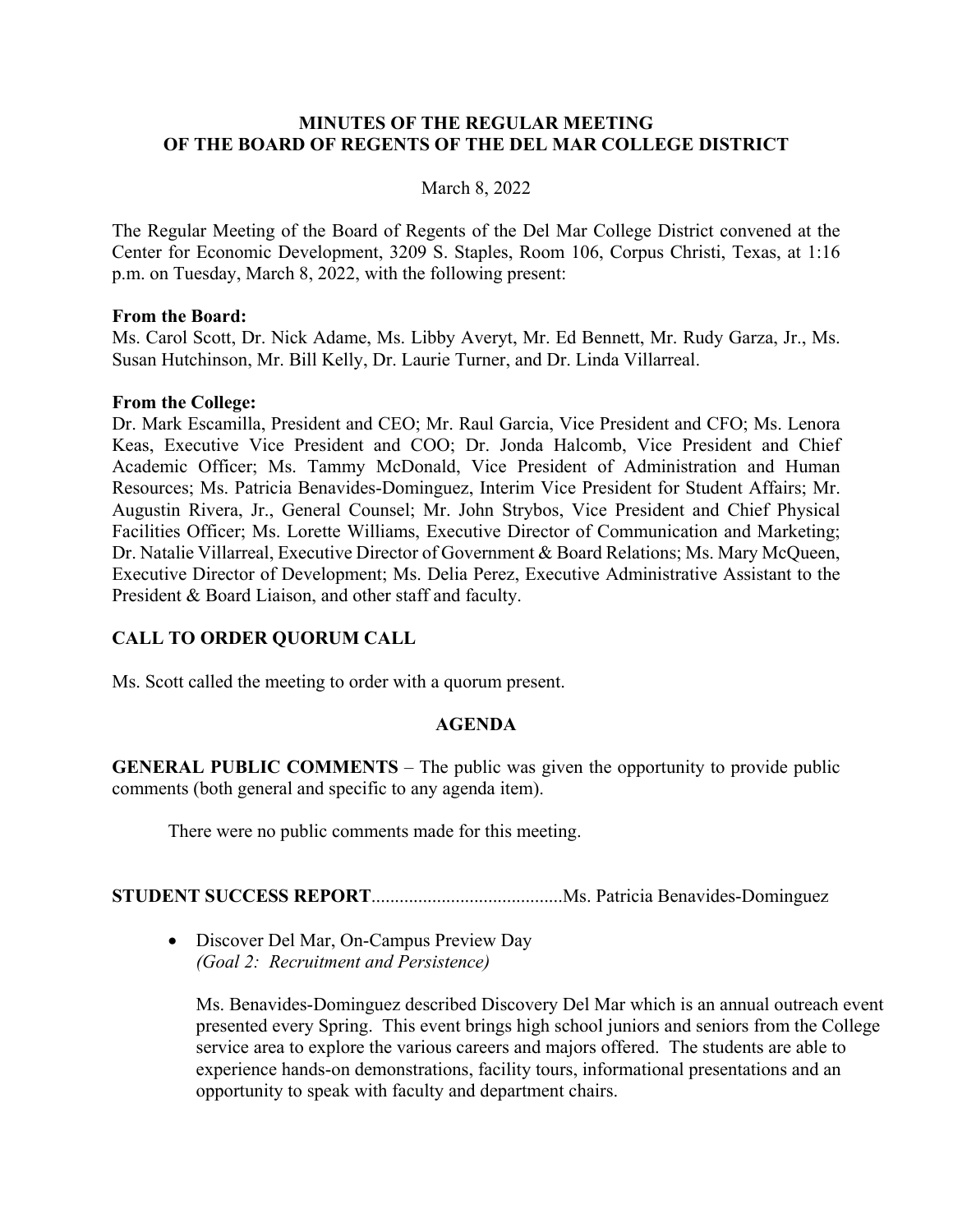Ms. Benavides-Dominguez responded to questions from the Board of Regents.

## **COLLEGE PRESIDENT'S REPORT**...........................................................Dr. Mark Escamilla

• Return to Campus Planning  *(Goal 4: Learning Environments)* 

Dr. Mark Escamilla stated the Return to Campus team decided to allow in-person events on all College campuses/locations. The College remains optimistic but cautious in regard to the COVID-19 pandemic as things can change.

Dr. Escamilla reported that he and Regents Scott, Averyt, and Dr. Natalie Villarreal attended the Association of Community Colleges Trustees Summit in Washington D.C. This is the yearly advocacy trip to the Capitol Hill to visit Congress and Representative Michael Cloud to discuss initiatives on behalf of the College and students. The Regents attended presentations from First Lady, Jill Biden who is a Community College instructor and Miguel Cardona, the Secretary of Education.

Dr. Escamilla discussed the various construction projects continuing across the College campuses.

## **REGENT'S REPORT**..........................................................................................Ms. Carol Scott

• ACCT Community College National Legislative Summit, February 6-9, 2022 *(Goal 5: Workforce Development, Community Partnerships, and Advocacy)* 

Chair Scott stated she and Regent Averyt attended the ACCT Community College National Legislative Summit along with Dr. Natalie Villarreal. Regent Averyt provided comments regarding her attendance. Chair Scott reported that their meeting with Congressman Cloud was very productive and they were able to provide information on how the College has made progress after COVID as well as the impact. Congressman Cloud showed interest in our Workforce Development Center. students reengage.

• BOTI 2022: Strategic Pathways for Student Economic Mobility, March 1-2, 2022 *(Goal 5: Workforce Development, Community Partnerships, and Advocacy)* 

\_\_\_\_\_\_\_\_\_\_\_\_\_\_\_\_\_\_\_\_\_\_\_\_\_\_\_\_\_\_\_\_\_\_\_\_\_\_\_\_\_\_\_\_\_\_\_\_\_\_\_\_\_\_\_\_\_\_\_\_\_\_\_\_\_\_\_\_\_\_\_\_\_\_\_\_\_\_\_\_\_\_\_\_\_\_\_\_\_\_\_\_\_\_\_\_\_\_\_\_\_\_\_\_

Chair Scott stated she and Regent Garza, Dr. Natalie Villarreal, and Dr. Escamilla attended. Regent Scott made note of the U.S. Census Data called Post-Secondary Employment Outcomes Explorer that is available online. The data you can search includes state, institution, earnings, degree level, and specific program areas. The information shows where the College's graduates go. Regent Garza provided comments regarding his attendance. Chair Scott made note that several of the Regents were able to hear Dr. Luis Ponjuan from Texas A&M University College Station speak at the Conference. Dr. Ponjuan is conducting a research project that includes Del Mar College, Texas A&M Corpus Christi, Texas A&M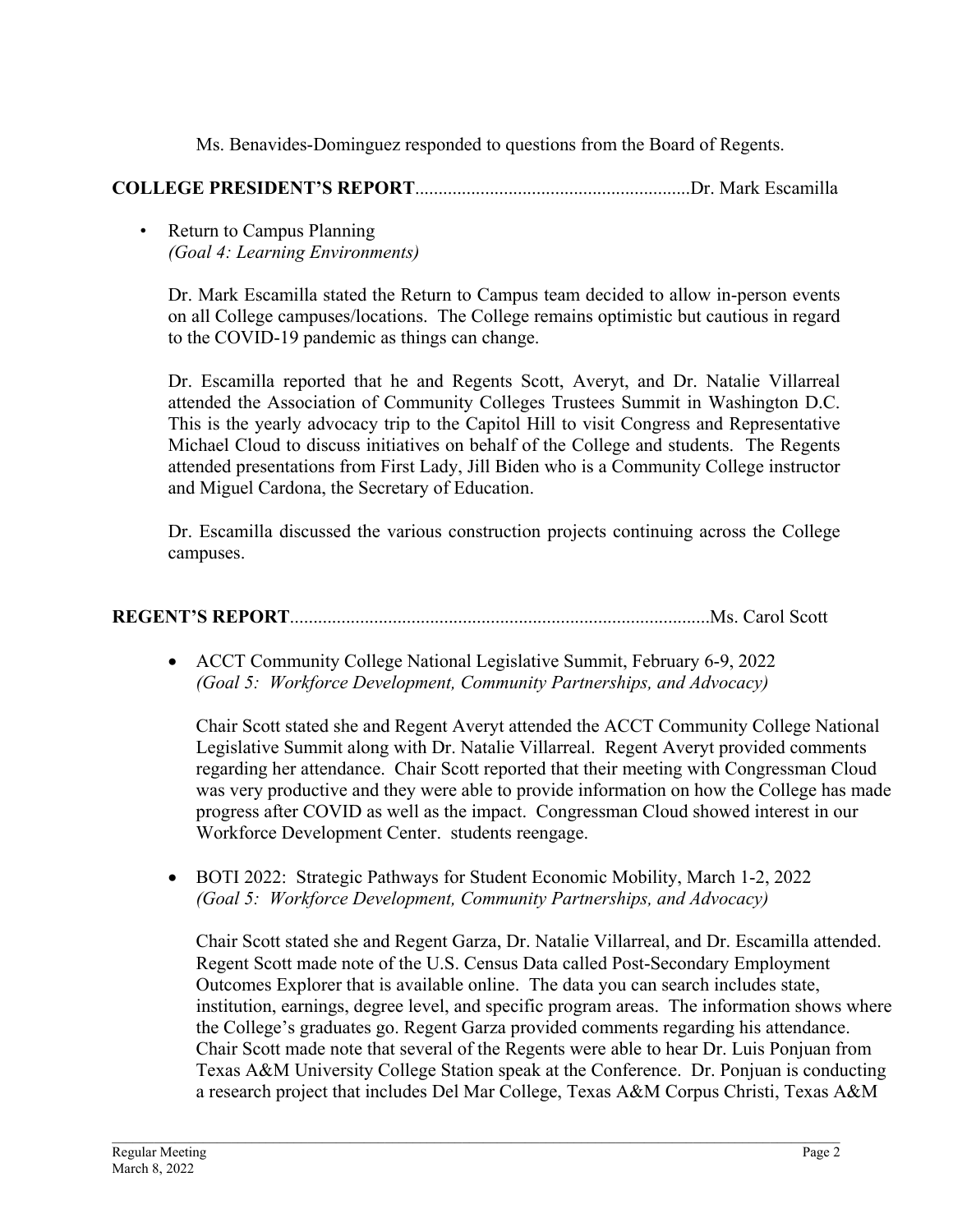Kingsville, and Laredo International University.

Chair Scott changed the order of the Agenda and called Dr. Jonda Halcomb to make her Professor Emeritus presentations.

4. Discussion and possible action related to recommendation of Professor Emeritus status to Dr. Christine Tarasevich…………………………….………….………..Dr. Jonda Halcomb  *(Goal 4: Learning Environments)* 

Dr. Halcomb presented Dr. Christine Tarasevich to the Board for consideration of Professor Emeritus. She stated that Dr. Tarasevich has provided over 13 years of service to the College as a faculty member of the Economics Program. During her tenure, Dr. Tarasevich demonstrated distinguished leadership and notable dedication to the students, the College, the community, and the field of Economics. Dr. Halcomb read a resolution in honor of Dr. Tarasevich and recommended the Board approve her Professor Emeritus status. Chair Scott expressed the Board's gratitude to Dr. Tarasevich. Dr. Tarasevich provided words of appreciation and gratitude.

> Regent Adame made a motion to approve Professor Emeritus status to Dr. Christine Tarasevich. Regent Hutchinson seconded the motion. There was no further discussion from the Board. There were no public comments. A vote was taken by show of hands and the motion carried unanimously 9-0, with Regents Scott, Adame, Averyt, Bennett, Garza, Hutchinson, Kelly, Turner, and Villarreal in favor.

5. Discussion and possible action related to recommendation of Associate Professor Emeritus status to Ms. Drue Jones…………………………………………………Dr. Jonda Halcomb  *(Goal 4: Learning Environments)* 

Dr. Halcomb presented Ms. Drue Jones to the Board for consideration of Professor Emeritus. She stated Ms. Jones has provided over 13 years of service to the College as a faculty member of the Business and Management Programs. During her tenure, Ms. Jones demonstrated distinguished leadership and notable dedication to the students, the College, the community, and the field of Economics. Dr. Halcomb read a resolution in honor of Ms. Jones and recommended the Board approve her Professor Emeritus status. Chair Scott expressed the Board's gratitude to Ms. Jones. Ms. Jones provided words of appreciation and gratitude.

> Regent Kelly made a motion to approve Professor Emeritus status to Ms. Drue Jones. Regent Averyt seconded the motion. There was no further discussion from the Board. There were no public comments. A vote was taken by show of hands and the motion carried unanimously 9-0, with Regents Scott, Adame, Averyt, Bennett, Garza, Hutchinson,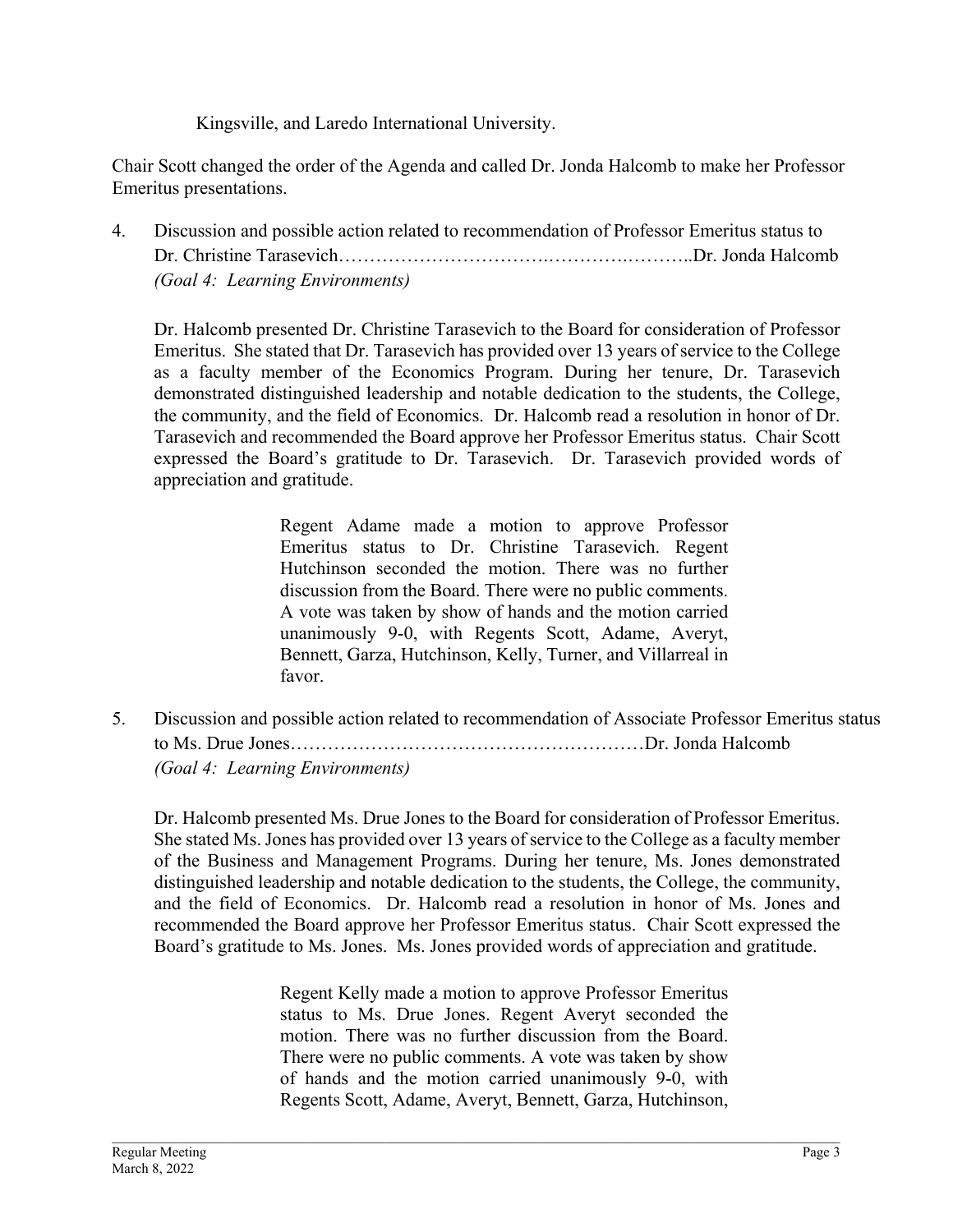Kelly, Turner, and Villarreal in favor.

### **STAFF REPORTS**:

• Update: City of Corpus Christi Police Training Academy at the Oso Creek Campus ……………………………………………………………….…………Mr. John Strybos *(Goal 4: Learning Environments)* 

Mr. Strybos began with a brief history of the Bond that was passed by the citizens of Corpus Christi for the Police Training Academy at the Oso Creek Campus. Mr. Strybos introduced Mr. Phillip Ramirez with Turner Ramirez Architects.

Mr. Ramirez provided an update on the design of the new City of Corpus Christi Police Academy. A short animation of the facility design and location was provided to the Board as well as details of the construction of the building. Mr. Ramirez also provided drawings of the interior of the building and stated their office tried to respect the master plan of the College's Oso Creek Campus.

Mr. Ramirez provided floor plan information pertaining to classrooms. Firearms will not be stored on site and only uniformed police officers will be allowed to carry their weapons. Mr. Ramirez reviewed the building efficiency features.

Mr. Ramirez, Mr. Strybos and Dr. Escamilla responded to questions from the Board of Regents.

• Higher Education Emergency Relief Funds (HEERF) Update …………………………………………………Ms. Lenora Keas and Mr. Raul Garcia *(Goal 6: Financial Effectiveness and Affordability)*

Dr. Escamilla provided introductory comments and introduced Ms. Lenora Keas. Ms. Keas began her presentation stating they are providing an update regarding the Higher Education Emergency Relief Funding (HEERF) grants and the resulting impact on the students and College. Ms. Keas introduced Mr. Raul Garcia to continue with the presentation.

Mr. Garcia provided an update regarding the first HEERF grant spending plan valued at \$30.8 million dollars. Mr. Garcia reported on two advisory groups, Direct Student Emergency Assistance Advisory Group and Institution Use Advisory Group that consisted of individuals possessing technical expertise with grants and in their respective areas. The Student Emergency Advisory Group is credited for planning and executing the emergency aid grants to students for expenses relating to COVID-19. The grant award for this particular category is valued 11.5 million. The Institutional Use Advisory Group is credited for planning and executing grants valued at \$19.3 million.

Ms. Keas stated that the student emergency assistance funding totaled \$11.5 million. These funds are critical to sustain students both personally and support their educational endeavors. Ms. Keas reviewed the details on the specific requirements as set out by HEERF and the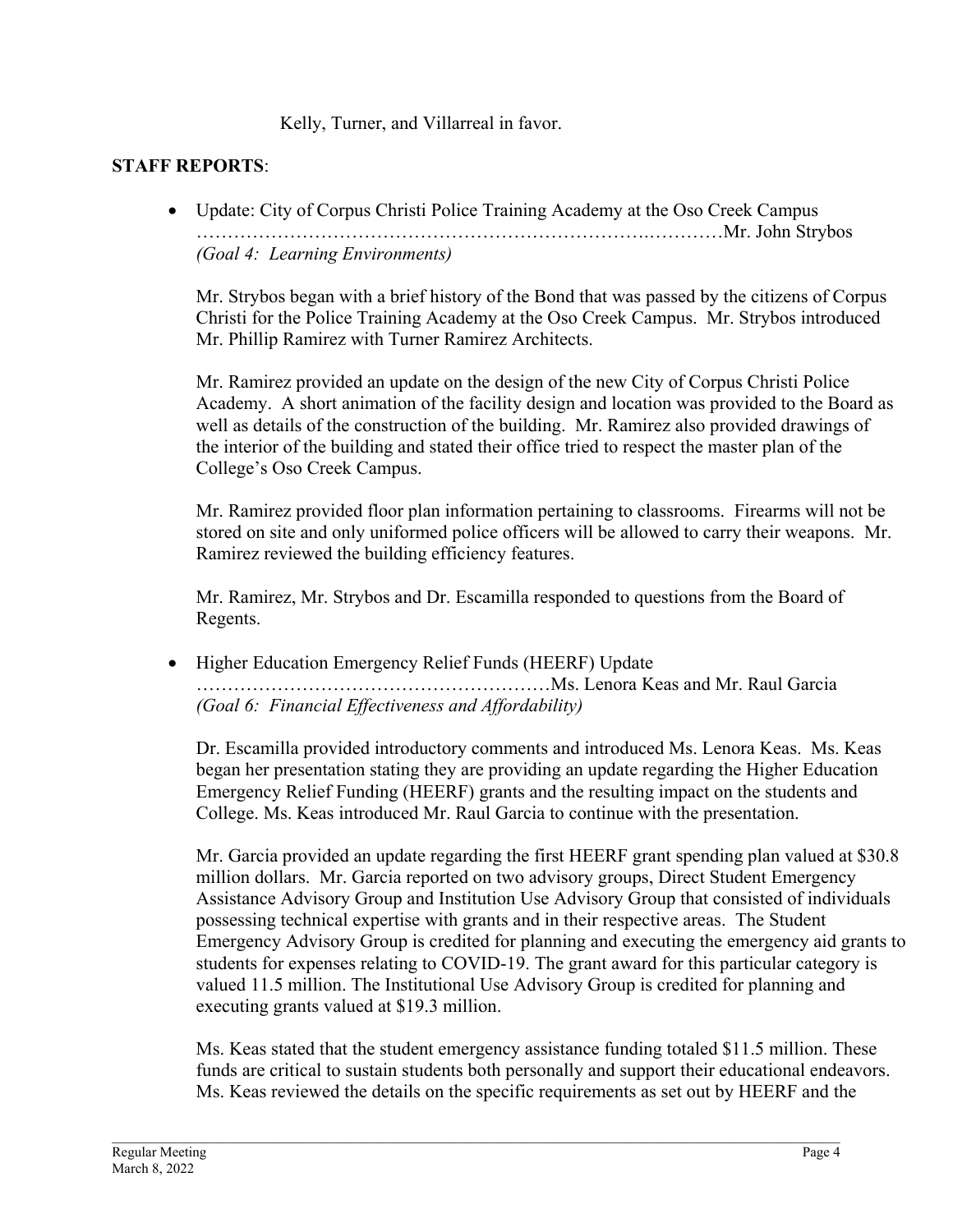strategies to distribute these fund in direct support of students.

Ms. Patricia Benavides-Dominguez reviewed the U.S. Department of Education requirements that included the student's cost of attendance, emergency costs that arise due to COVID-19 such as tuition, food, and housing health care. HEERF deadline to award money is May 2022.

Ms. Benavides-Dominguez reviewed how HEERF funds were distributed over time throughout multiple semesters using a tiered approach. Students with most financial need based on results of the FAFSA, highest educational expenses based on number of hours enrolled, and type of help requested.

Ms. Lorette Williams reviewed information regarding the launch by the College of two campaigns in support of the HEERF emergency student funds. The first campaign was called "Funds for You" and the second campaign was "Add a Class on Us!" Approximately 1,166 students benefitted from these campaigns.

Mr. Garcia discussed the Institutional Use Funding (College Institutional Assistance and Minority Serving Institution Grants) with a combined value of \$19.3 million. The members of the Advisory Committee provided a spending update with respect to the technology enhancements to drive remote learning, paired with faculty and professional development, student re-engagement activities and activities to mitigate the spread and transmission of the pandemic.

Mr. Garcia reviewed the U.S. Department of Education requirements and provided lost revenue information to the Board. Reimbursement for revenues otherwise expected but were reduced or eliminated as a result of the pandemic included tuition, fees, institutional charges, and disruption of food service. The College has billed and collected 4 million of the 4.2 million that was set aside for this category.

Ms. Benavides-Dominguez discussed the Success Outreach Plan that included two major campaigns. This Plan assisted students in the amount of \$495,984 of debt which was paid off that was owed to the College.

Dr. Jonda Halcomb discussed the Professional Development training offered to faculty and staff to operate effectively in a remote learning environment, expanding remote learning programs and delivery instruction. The value of this budget was \$900,000 with \$138,400 spent. With these HEERF funds, the College was able to purchase technology for a training room, hire a part-time person to help with the load logistics and planning, and help the elearning director as she organizes training sessions. Additional examples of what faculty are participating in include attending conferences, both virtual and face to face, such as the Texas Digital Learning association.

Dr. Halcomb stated faculty are taking courses to earn online teaching certificates, instructional design certificates, master series courses, and online learning. Also, consultants are hired to create our own training modules that we own, and we will keep for future use. We also are paying faculty a stipend to serve as mentors. Those faculty that are experts in online learning,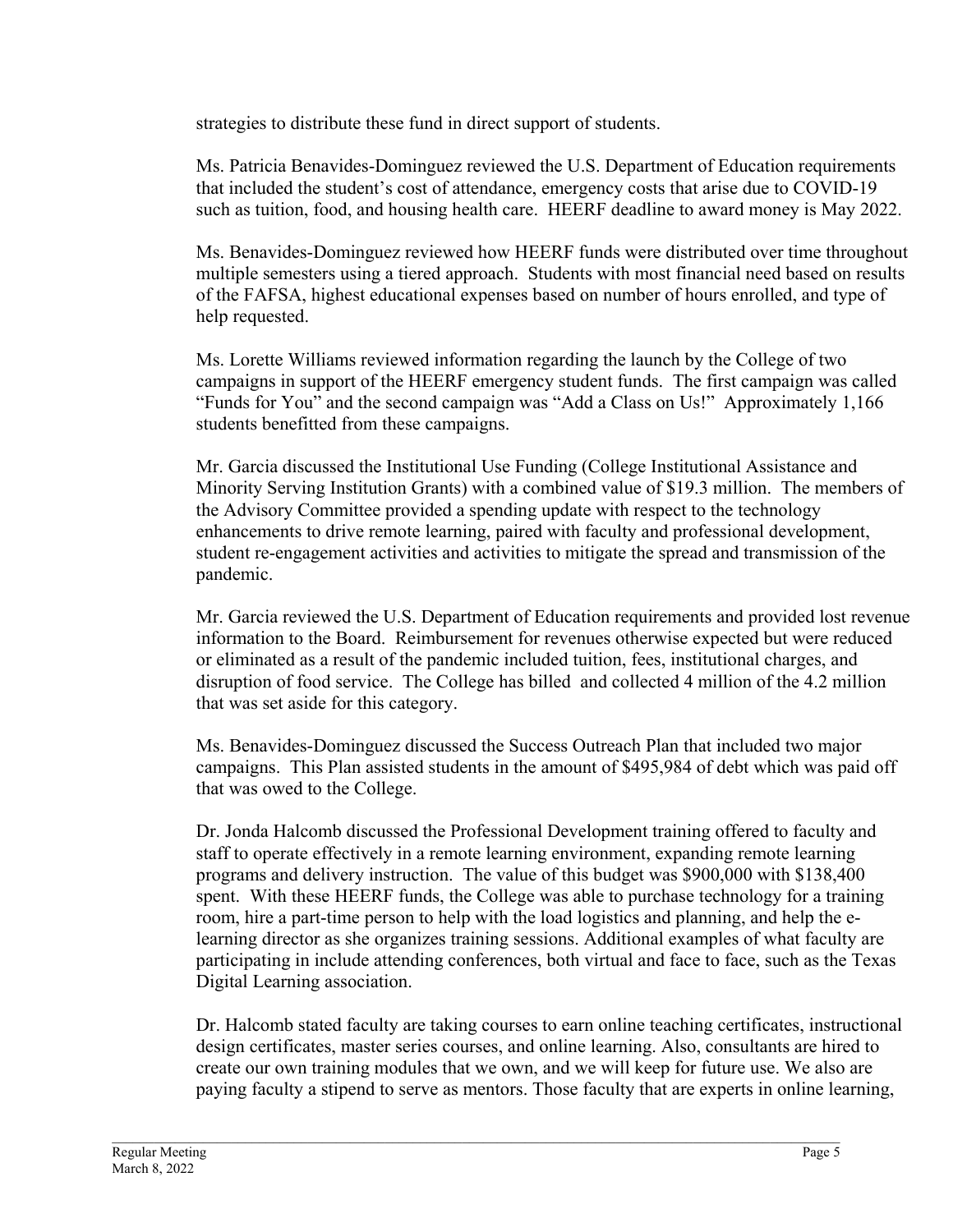are being paid a stipend to mentor their colleagues and anyone that needs help in designing the online course or the canvas course.

Ms. Tammy McDonald stated the next category of the HEERF plan was to initiate a strategy to prevent and mitigate the spread of COVID-19 on the College campuses and in the community. The College implemented a voluntary vaccination incentive program for employees and students. The employees received a one-time incentive payment of \$200. There were 706 employees participating in this incentive program and the value of that was approximately \$215,000. On the students' side, it was a one-time incentive payment of a \$200 gift card. There were 3,999 students participating with approximately \$800,000 spent and the program was very successful.

Dr. Larry Lee stated Information Technology (IT) has used its HEERF II and III funding to address the College's long term digital infrastructure, as well as to position the school to weather future crisis. Currently over 90% of funds allocated are encumbered in the four major areas: virtual student support 4%, cyber security/network services 56%, remote learning technology 34%, and virtual desktops 6%. IT personnel are now engaged with several service integrators in the process of scheduling, installing, configuring, testing, and learning to manage the intricacies of the various systems purchased.

Mr. John Strybos stated Physical Facilities was tasked with the health and safety enhancements. He addressed specific areas: indoor air quality, social distancing furniture, decontamination, touchless restroom fixtures, and water fountains. Purchase orders have been issued for these items and are in the process of having all of these items completed and on track. These enhancements will make a big difference because they are long term improvements.

Ms. Keas, Ms. Williams, Ms. Jessica Montalvo-Cummings, Dr. Lee, Mr. Garcia, and Dr. Escamilla responded to questions from the Board of Regents.

• Property Tax Collection Assessment.............Mr. Raul Garcia and Mr. John Johnson *(Goal 6: Financial Effectiveness and Affordability)* 

Mr. Garcia began the presentation by stating property taxes alone represents over half of Del Mar College's operating fund with a reported value of \$58.2 million for the 2022 budget plan year. The College's tax profile consists of seven categories: single family homes 41%, commercial 18%, industry 17%, exempt property 12%, apartments/duplexes 5%, other 4%, and mobile homes/condos 3%.

Mr. Garcia continued and stated that single family housing in the College's district performed very well throughout the pandemic with average sales price increased by 62% from \$214,000 in March of 2019 to \$346,000 in December of 2021. This attributed in part to the low interest rate environment paired with the federal emergency assistance programs.

Mr. Garcia reviewed U.S. housing mortgage indicators and stated the College will continue to monitor these activities and will factor trending changes into our property tax collection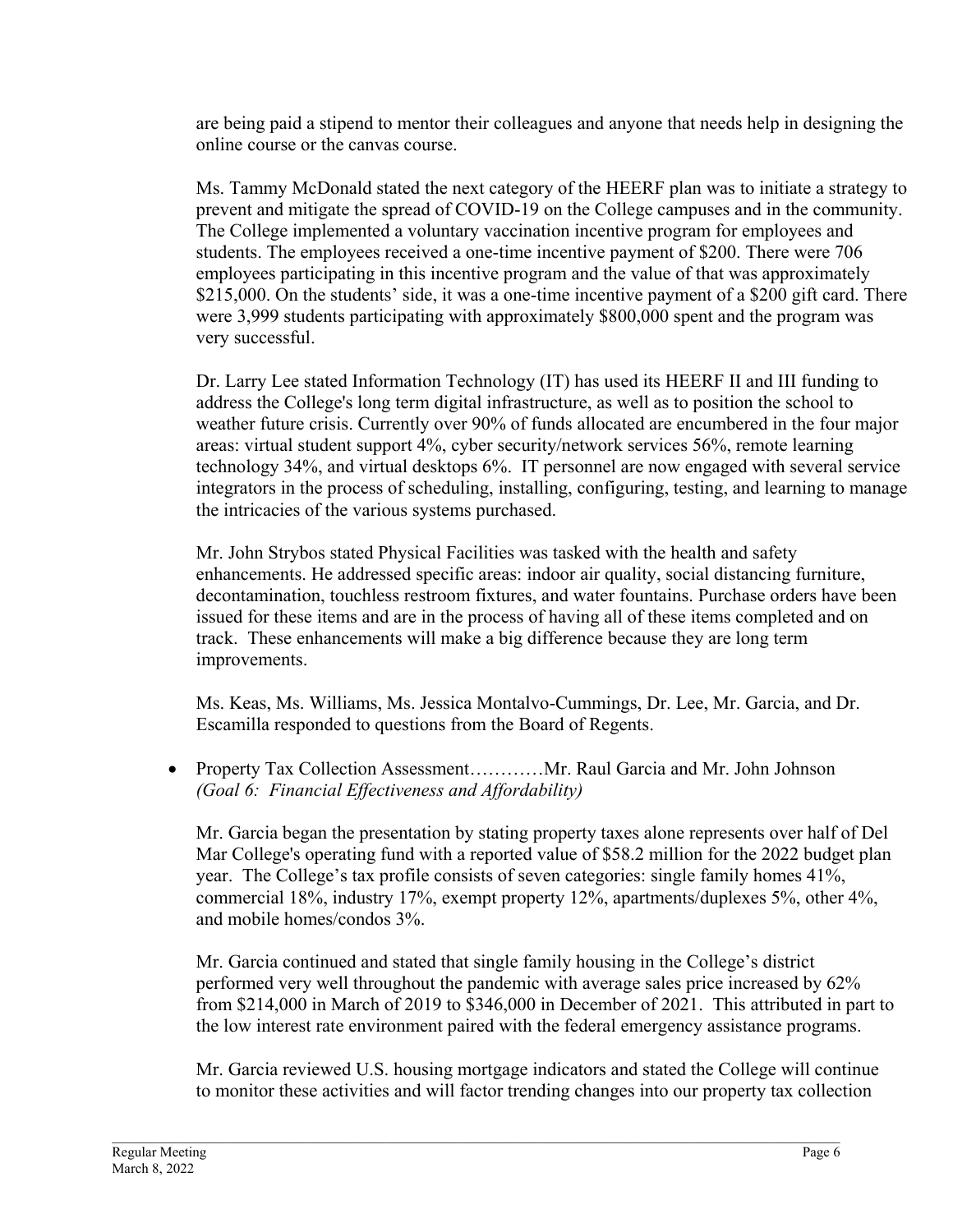rates for the proposed 2023 budget.

Mr. Garcia introduced Mr. John Johnson to discuss property tax collection rates and pending property tax litigation. Mr. Johnson reviewed a 12-year analysis of property tax collection and it ranged from a high of 96.10% in 2011 to a low of 92.57% in 2021 and typically minimum collection rate is between 94% to 95% which is a good indicator the total budget for fiscal year will be met. In 2022 the collection rate as of the second quarter was 94.51% which is within the acceptable rate.

In review of prior years' potential property tax refunds, two major petrochemical industries have filed lawsuits contesting their valuations for tax years 2018 thru 2021. Monetary impact to the College cannot be determined until judgement is reached.

Mr. Garcia completed the presentation by stating that the College will continue to monitor trending housing market indicators, tax collections, and property tax litigation in order to make informed recommendations relating to property tax collections for the plan budget year reemphasizing that the College has a risk reserve fund for \$8.6 million which is intended to help buffer any downward revenue pressures caused by business interruptions.

Mr. Johnson, Mr. Garcia, and Dr. Escamilla responded to questions from the Board of Regents.

• Texas Higher Education Coordinating Board (THECB) Strategic Plan Update ……………………………………………………………………Dr. Kristina Wilson *(Goal 5: Workforce Development, Community Partnerships, and Advocacy)*  Dr. Wilson began her presentation by providing a brief history regarding the 60x30TX Plan and each goal. Dr. Wilson stated that last month Dr. Keller, Commissioner of Higher Education, and his team presented a new proposed strategic plan to the Coordinating Board, and it was accepted and replaced the 60x30TX Plan. The new plan is titled Building a Talent Strong Texas: a strategic plan for higher education. The new Plan keeps the 60x30TX goals but adds three new goals of attainment, credentials of value and research.

Dr. Wilson reviewed the three new goals as follows:

Attainment: The aim is to increase attainment to 60% across all working age adults to increase employment opportunities and income for individuals, create a deeper talent pool for employers, and align skills with the increasing number of jobs requiring postsecondary education.

Credentials of Value: By 2030, all degrees, certificates, and other credentials awarded by public institutions of higher education should be "credentials of value" and every student should have the opportunity to complete a "credential of value" with no debt or manageable debt.

Dr. Escamilla provided commentary regarding the College being proponents of credentials of value and used the Transportation Training Department as an example.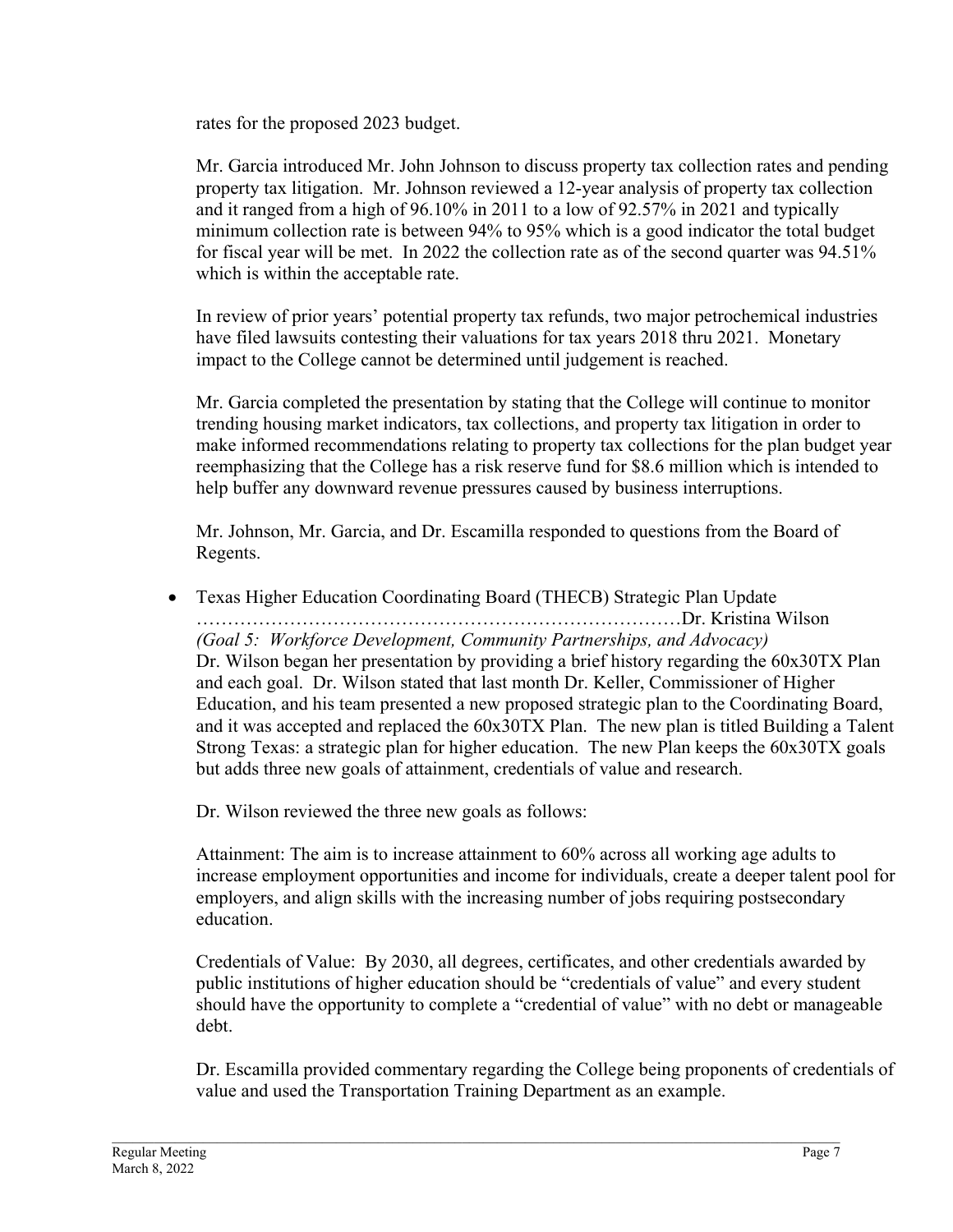Research: For Texas to be a leading state in generating knowledge through basic and applied research, translating it to innovations and discoveries, and partnering with industry at all levels to use this knowledge to drive the economy.

The next steps for Building a Talent Strong Texas are collecting data on Continuing Education programs and credentials, new state dashboards, and new reference guides and information for institutions.

Dr. Wilson and Dr. Escamilla responded to questions from the Board of Regents.

### **PENDING BUSINESS:**

 Status Report on Requested Information *(Goal 5: Workforce Development, Community Partnerships, and Advocacy)* 

Chair Scott reviewed the list of pending business.

# **CONSENT AGENDA**

# **ITEMS FOR DISCUSSION AND POSSIBLE ACTION:**

- 1. Approval of Minutes: December 14, 2021 (Regular) February 1, 2022 (Workshop)  *(Goal 5: Workforce Development, Community Partnerships, and Advocacy)*
- 2. Acceptance of Investments for January and February 2022 *(Goal 6: Financial Effectiveness and Affordability)*
- 3. Acceptance of Financials for January 2022 *(Goal 6: Financial Effectiveness and Affordability)*

Regent Garza made a motion to approve the consent agenda items. Regent Kelly seconded the motion. There was no further discussion from the Board. There were no public comments. A vote was taken by show of hands and the motion carried unanimously 9-0, with Regents Scott, Adame, Averyt, Bennett, Garza, Hutchinson, Kelly, Turner, and Villarreal in favor.

# **REGULAR AGENDA**

6. Discussion and possible action related to adoption of the Joint Federal Community College Agenda for the 117<sup>th</sup> Congress (2021-2022)…………………………… Dr. Natalie Villarreal *(Goal 5: Workforce Development, Community Partnerships, and Advocacy)*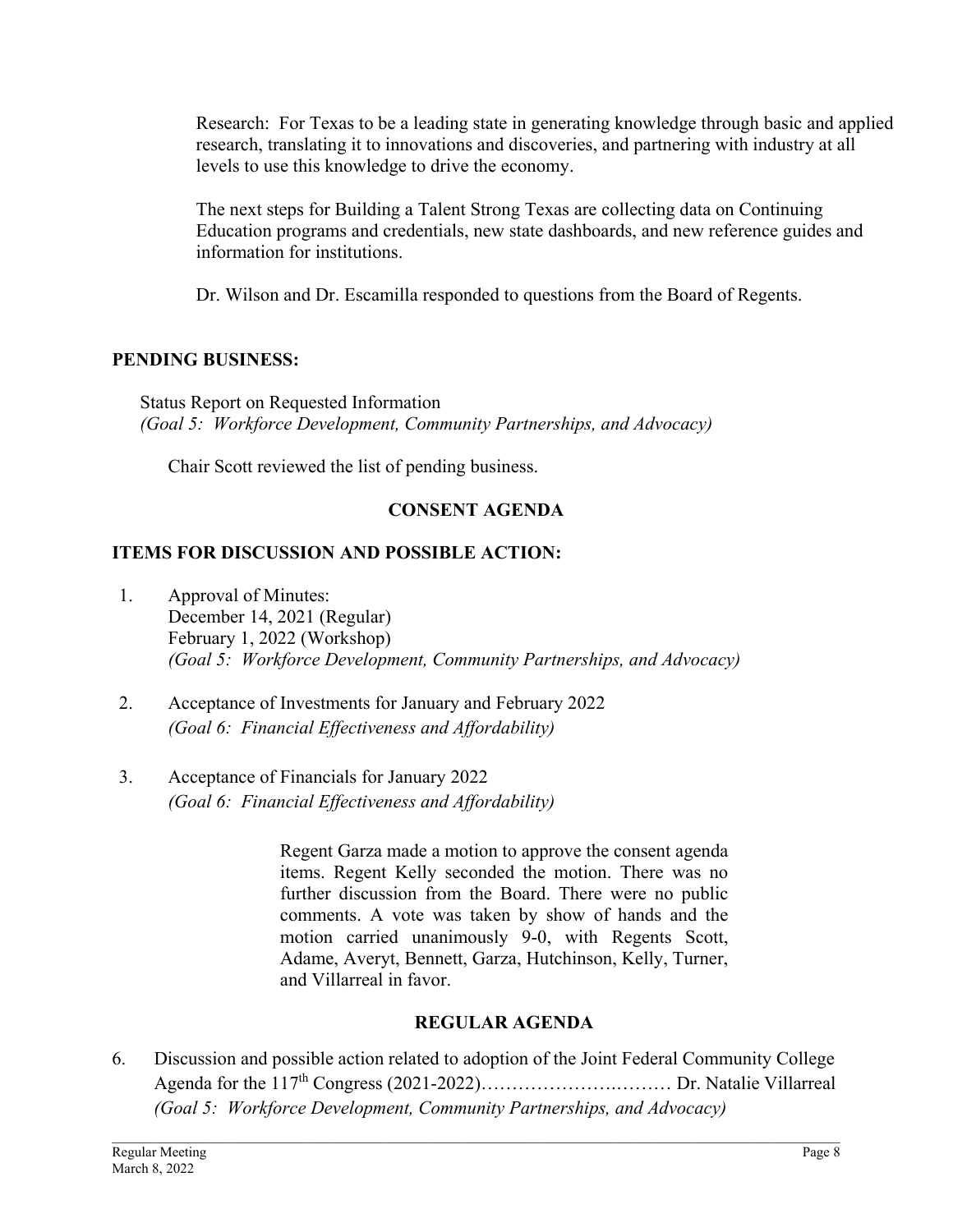Dr. Villarreal stated that advocacy is a robust part of what the Board of Regents, faculty and staff do as part of the College's strategic plan. Dr. Villarreal provided background information regarding the Joint Federal Community College Agenda for the  $117<sup>th</sup>$  Congress (2021-2022) and provided details regarding priorities which include Federal Pell Grants, funding for federal student financial aid and institutional aid programs, and Higher Education Act (HEA) reauthorization.

> Regent Adame made a motion to approve the College's concurrence and/or adoption of the joint federal Community College Agenda for the current Congress. Regent Hutchinson seconded the motion. There was no further discussion from the Board. There were no public comments. A vote was taken by show of hands and the motion carried unanimously 9-0, with Regents Scott, Adame, Averyt, Bennett, Garza, Hutchinson, Kelly, Turner, and Villarreal in favor.

Chair Scott changed the order of the Agenda and called Mr. Raul Garcia to make his presentation.

8. Discussion and possible action on initiating Inclusive Access Pilot for Summer and Fall 2022 and authorizing the charge of course materials assessed by Texas Bookstore Company to the student's account…………………………………………..................................................Mr. Raul Garcia *(Goal 3: Academic Preparedness and Student Learning and Goal 6: Financial Effectiveness and Affordability)* 

Mr. Garcia began his presentation by providing background information regarding the Inclusive Access Pilot Program and the College's partnership with the Texas Bookstore Company. Texas Bookstore Company would like to pilot with a test group this Summer 2022 and Fall 2022. The program helps drive student attainment for academic preparedness and ensures optimal levels of learning by making their books and related materials available on the first day of class. In addition, students will experience a reduction in cost in their books and materials by as much as 50%.

Mr. Garcia introduced Mr. Mark Ruiz from Texas Bookstore Company. Mr. Ruiz provided information regarding the Inclusive Access Program and its benefits to students and faculty. Mr. Ruiz also provided some examples of how students can save money by purchasing the Inclusive Access EBook versus a printed textbook and reviewed the adoptions selected for the Inclusive Access Pilot Program. Mr. Ruiz introduced Ms. Sophia Jimenez, President of the College's Student Government Association and she provided student input regarding the pilot program.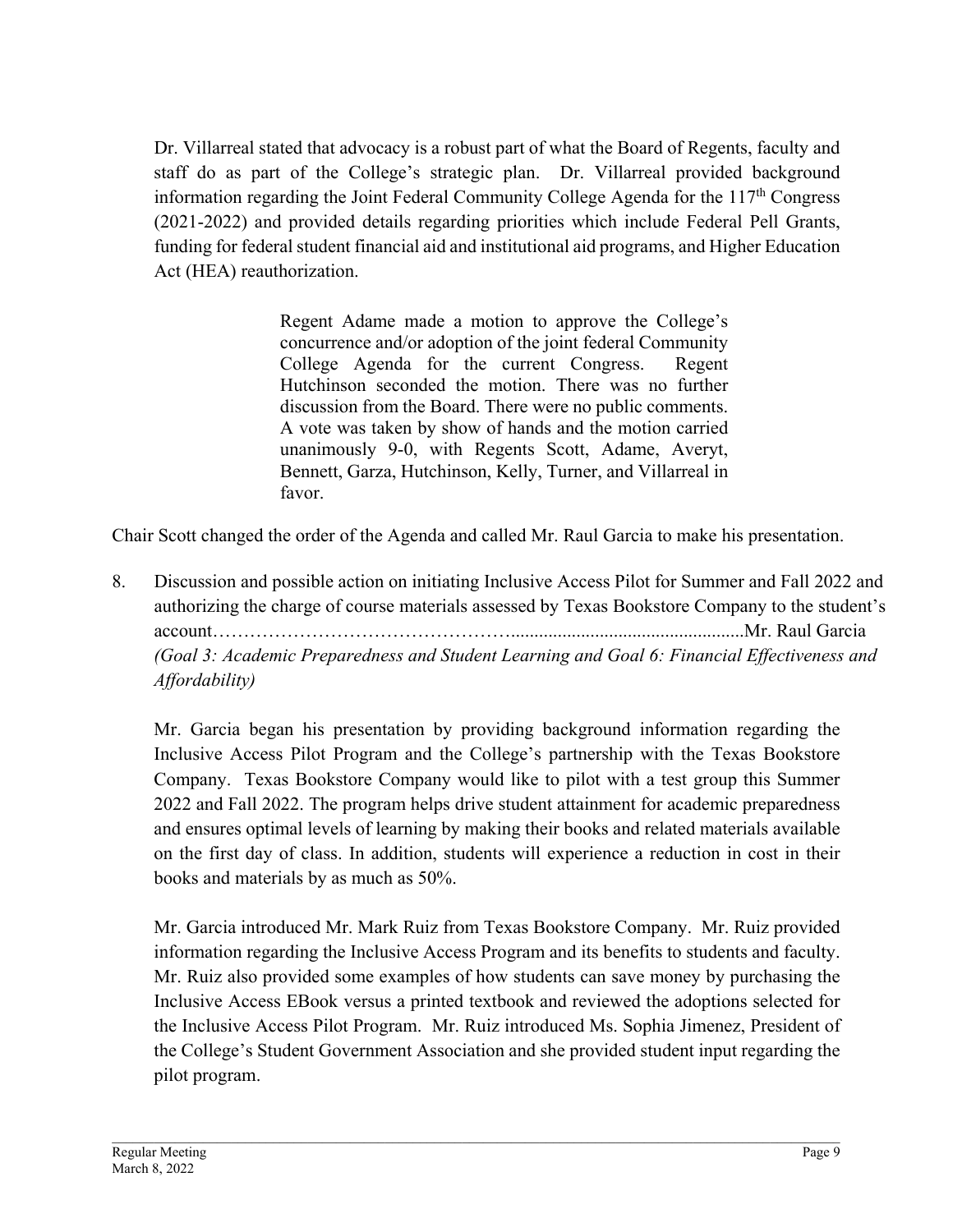Mr. Ruiz, Dr. Jonda Halcomb, Mr. Garcia, Ms. Beverly Cage, and Dr. Escamilla responded to questions from the Board of Regents.

> Regent Hutchinson made a motion to authorize the charge of course materials in the pilot program for inclusive access as presented. Regent Averyt seconded the motion. There was no further discussion from the Board. There were no public comments. A vote was taken by show of hands and the motion passed 8-0 with one abstention amongst Regents present, with Regents Scott, Adame, Averyt, Bennett, Garza, Hutchinson, Kelly, and Villarreal in favor and Regent Turner abstaining.

7. Discussion and possible action related to proposed DMC policy changes resulting from recent amendments to Board Bylaws……………………………………....................Ms. Libby Averyt *(Goal 5: Workforce Development, Community Partnerships, and Advocacy)*

Regent Averyt provided a summary of the Ad Hoc Bylaws Committee work on the Board of Regents Bylaws and Code of Ethics. The Committee extended their work to make sure the Board policies were in alignment with the Bylaws changes. Ms. Averyt introduced Mr. Augustin Rivera, Jr., General Counsel for Del Mar College and Ms. Tammy McDonald, Vice President of Administration and Human Resources.

Mr. Rivera reviewed the proposed policy revision related to the Bylaws Amendments. Mr. Rivera thanked Regents Averyt, Hutchinson, and Turner for their hard work on this Committee. Regent Averyt stated that the policy will now refer to the bylaws for future changes relating to the Bylaws.

Dr. Escamilla responded to questions from the Board of Regents.

Regent Averyt made a motion to adopt the proposed policy revisions. Regent Villarreal seconded the motion. There was no further discussion from the Board. There were no public comments. A vote was taken by show of hands and the motion carried unanimously 9-0, with Regents Scott, Adame, Averyt, Bennett, Garza, Hutchinson, Kelly, Turner, and Villarreal in favor.

9. Discussion and possible action regarding recommendation for Contract Award for Request for Competitive Sealed Proposals, RCSP #2022-03, New IT Generation and Transfer Systems…………………………………………………………………….Mr. John Strybos *(Goal 4: Learning Environments and Goal 6: Financial Effectiveness and Affordability)*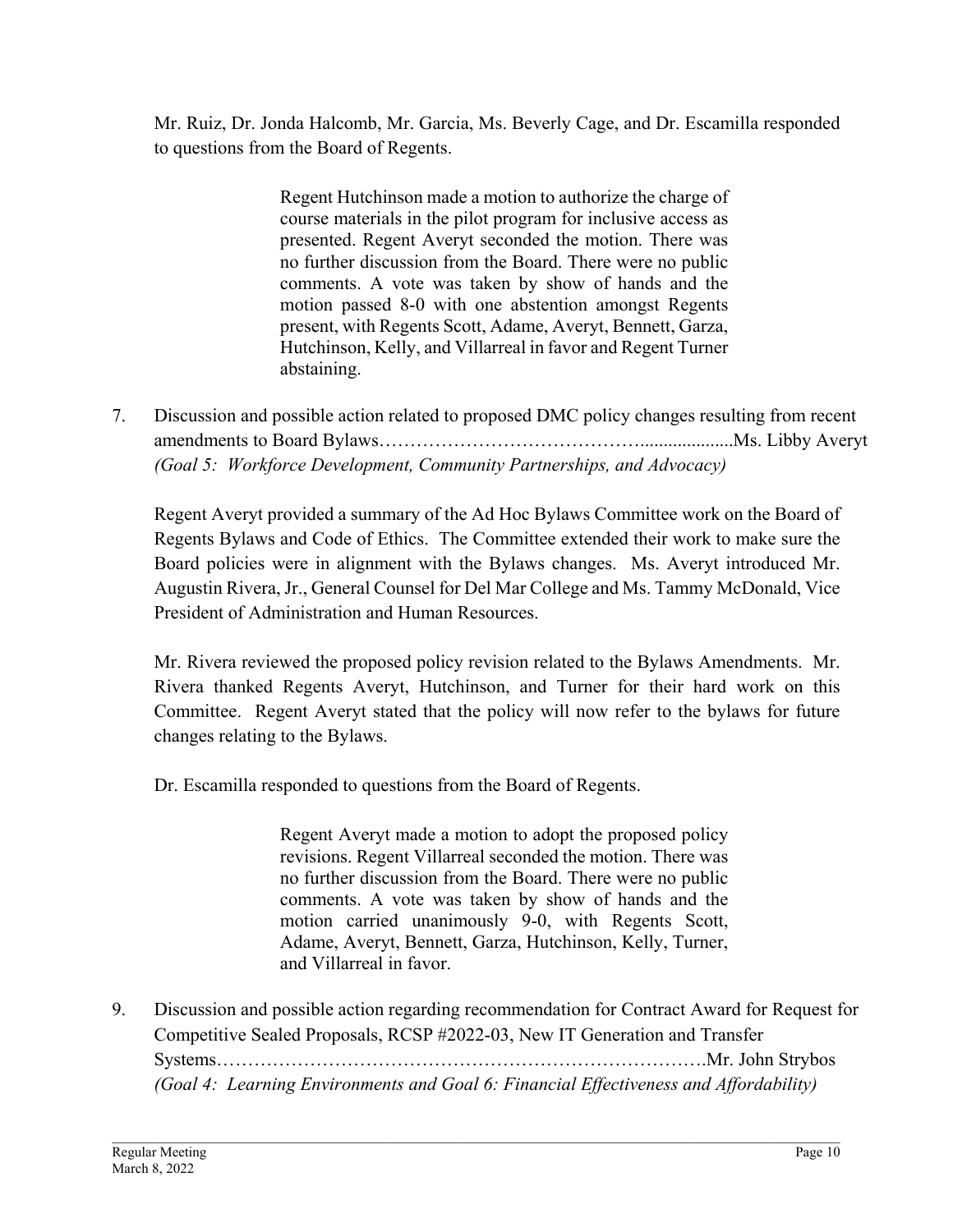Mr. Strybos provided a summary regarding the recommendation for contract award for the Competitive Sealed Proposal RCSP #2022-03, New IT Generation and Transfer Systems. The project involves the installation of two 10-kilowatt natural gas fueled emergency generators, one for the Center for Economic Development and the other for the Coleman Building on the Windward Campus. The College's IT Department identified a critical need for emergency generators to be able to provide internet services to faculty and students in the event of a power outage. The recommendation is to award The Solution Group with the contract and the funding source being HEERF funds.

> Regent Kelly made a motion to award the contract as stated to The Solution Group. Regent Garza seconded the motion. There was no further discussion from the Board. There were no public comments. A vote was taken by show of hands and the motion carried unanimously 9-0, with Regents Scott, Adame, Averyt, Bennett, Garza, Hutchinson, Kelly, Turner, and Villarreal in favor.

10. Discussion and possible action on Award of Invitation for Bid, IFB 2022-07, Asbestos Abatement for the White Library and the Memorial Classroom Building

 ……………………………………………………………………………Mr. John Strybos *(Goal 4: Learning Environments and Goal 6: Financial Effectiveness and Affordability)* 

Mr. Strybos provided a summary regarding Bid IFB #2022-07 which is regarding asbestos abatement for the White Library and the Memorial Classroom Building. Mr. Strybos stated this award is a low bid procurement. Physical Facilities Department completed asbestos assessments of the White Library and Memorial Classroom Building, and it identified areas of asbestos that need to be abated prior to renovation starting and is required for issuance of a building permit. The contract will be funded using 2014 Bond funds.

Mr. Strybos responded to questions from the Board of Regents.

Regent Garza made a motion to award the contract as stated to RNDI Companies, Inc. Regent Hutchinson seconded the motion. There was no further discussion from the Board. There were no public comments. A vote was taken by show of hands and the motion carried unanimously 9-0, with Regents Scott, Adame, Averyt, Bennett, Garza, Hutchinson, Kelly, Turner, and Villarreal in favor.

11. Discussion and possible action on Approval of 2016 Oso Creek Campus Construction Project Change Order 8…………………………………….………………Mr. John Strybos *(Goal 4: Learning Environments and Goal 6: Financial Effectiveness and Affordability)*